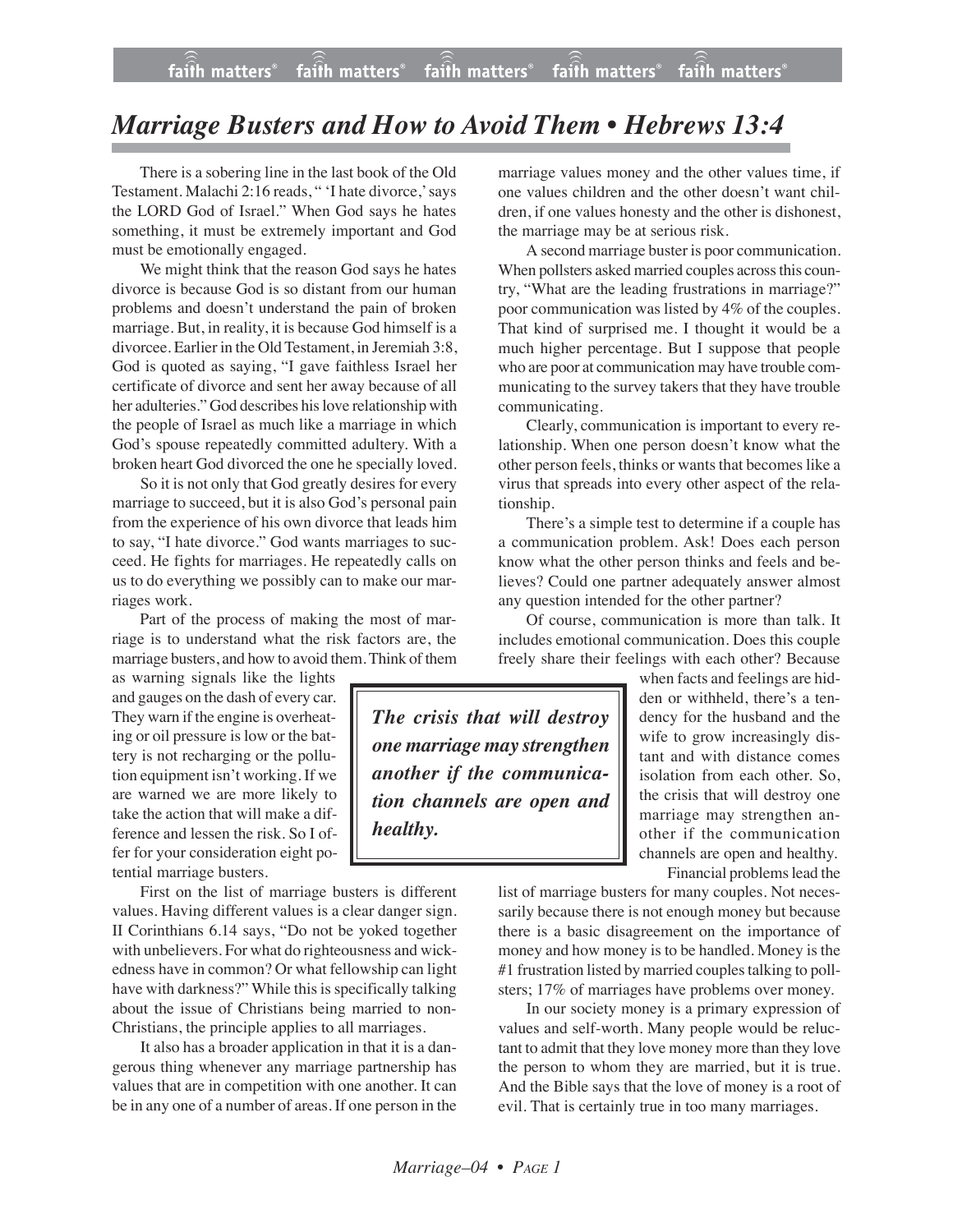Money problems may grow out of ignorance. Many couples have no idea how to budget, how to manage and avoid debt or how to set their priorities. Others come from families of origin that had very different styles. For example, I grew up in a family where I do not remember any time that my father did not have and use a credit card. I don't remember a time growing up where my father did not pay car payments. I'm not sure he ever paid off a car; he always traded it in and rolled the balance over to a new car payment schedule. By contrast, Charleen came from a family that never had one credit card and never had a checking account. They literally paid cash for everything! So we brought very different backgrounds into our marriage.

Ironically, couples that disagree about money to the point that it breaks up their marriage will rarely list that as the cause of divorce years later. What once seemed all-important becomes less important with the years.

A fourth marriage buster is inadequate time together. Couples born before 1965 are more likely to have conflict over money. Couples born after 1965 may have greater conflict over time. Time has become the currency of a younger generation. How we spend our time has become the measurement of what we consider to be most important.

Today when both husband and wife work long hours, discretionary time is severely limited and there is competition for it. If discretionary time is invested in different directions, husbands and wives start to compete with take-home-work, sports, outside friends, hunting, hobbies and other activities. When children are born, the competition for the little time available is often with members of the same family.

Marriages are relationships and relationships take time. If that time is not invested in our marriage relationships then they are prone to fall apart.

Sexual deprivation is another marriage buster. Not having regular sexual relations is so dangerous to a marriage that a section of the Bible is devoted to the topic. I Corinthians 7:3-5 is unmistakably clear when it says:

> The husband should fulfill his marital duty to his wife, and likewise the wife to her husband. The wife's body does not belong to her alone but also to her husband. In the same way, the husband's body does not belong to him alone but also to his wife. Do not deprive each other except by mutual consent and for a time, so that you may devote yourselves to prayer.

That is saying that lack of regular sexual relations

between a husband and wife is not only contrary to the Bible but is a dangerous marriage buster.

Calamity can also be a marriage buster. When a couple faces serious illness, the death of a child, severe financial reverses, a prodigal son or daughter, destruction of a home or failure in business — that couple may be at high risk.

Usually the reason calamity is so dangerous is not just because of what has happened but because of the different ways the husband and wife may respond. One may blame the other for what happened. They may grieve differently. They have opposite views about what to do next. One partner may be ready to get on with life and the other still needs a long time to grieve. One responds with hurt and the other with anger. Instead of calamity drawing a couple closer together, too many couples allow calamity to drive them completely apart.

Adultery is a huge and powerful marriage buster. It is extremely difficult to forgive, forget or get over.

Jesus was referring to adultery in Matthew 19:9 when he said, "I tell you that anyone who divorces his wife, except for marital unfaithfulness, and marries another woman commits adultery." Jesus was not saying that adultery mandates the end of a marriage, but he was recognizing the awful damage that can be done to a marriage by an extramarital affair.

Adultery is a sexual sin of unfaithfulness, but that's not the worst of it. Adultery is the all-time trust breaker. It shatters vows made to God and to the other person. It crushes the trust relationship between a husband and a wife. When lost, trust takes an enormous effort to rebuild.

Is adultery survivable? Yes, it is. Many marriages go on to succeed and strengthen, but it takes a lot of time and work to heal the wounds.

Desertion or abandonment is in a category similar to adultery according to the Bible. When one person unilaterally walks out of a marriage it is difficult if not impossible for the other person to fix the relationship alone. I Corinthians 7 strongly encourages Christians to stay in difficult marriages but it acknowledges that desertion is a marriage buster.

When one person abandons the other it is usually the result of long term unattended problems, adultery or disbelief in Jesus Christ. Marriage counselors will tell you that too many couples wait far too long to get help. It is like going to the doctor when the disease is in its final stages. By the time desertion has taken place and one partner has walked out of the marriage it is very difficult for them to get back together.

What can a Christian couple do to avoid the dam-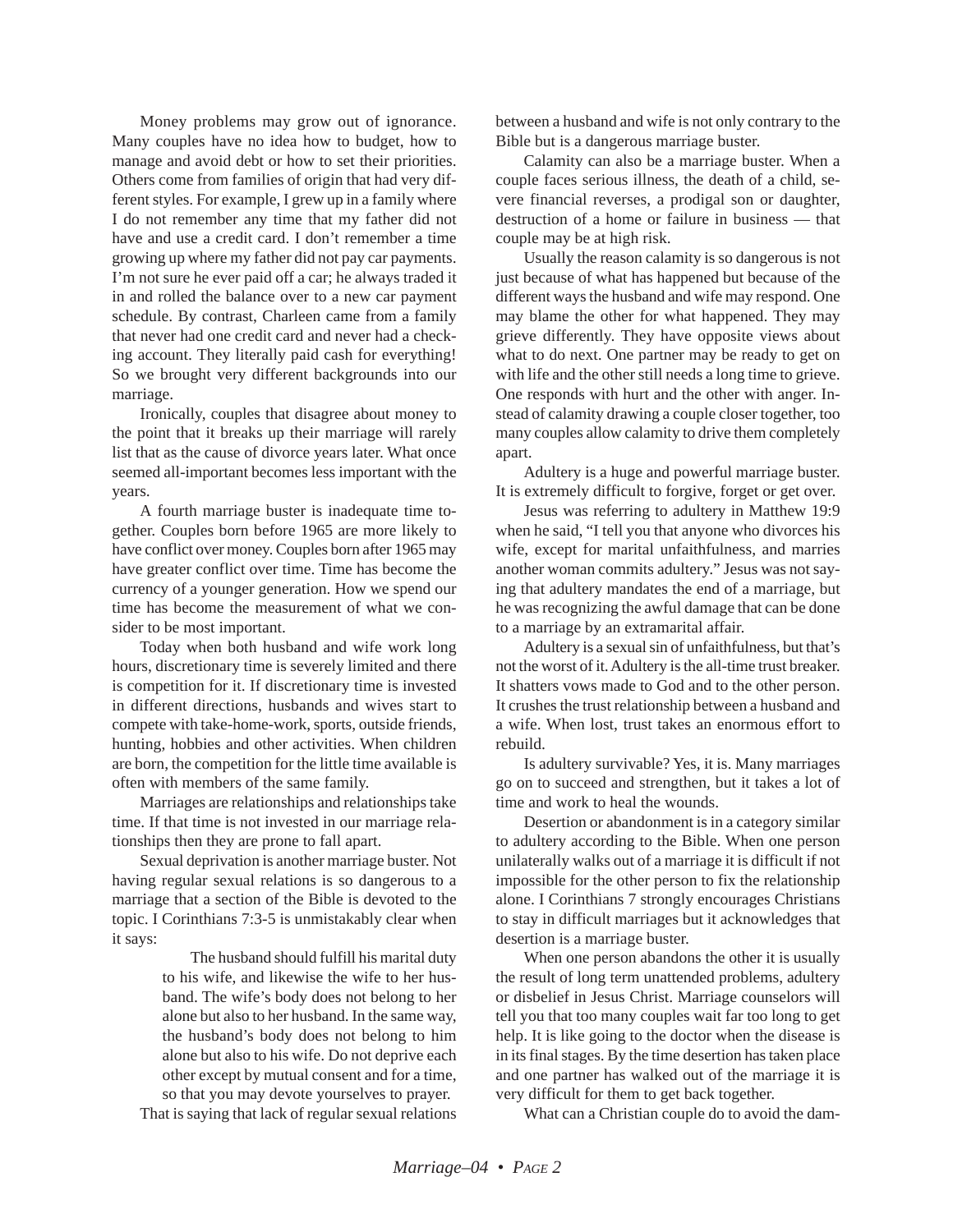age caused by these eight marriage busters? The answer is in a list of ten marriage builders.

First on that list is active Christian faith and practice. Both religious and secular pollsters will tell you that marriages where there is an active religious faith and a strong practice of it are far more likely to be strong and successful marriages. This includes church attendance, but it is much more. Couples should be connected to a Christian community so that there is regular support, encouragement, fellowship, instruction and correction.

Couples who pray together experience supernatural marriage building. So I ask you, how often do you and your husband/wife pray together? If it is daily, your marriage is probably a hundred times stronger than it would otherwise be. It really, really works!

A second marriage builder is agreement on values, interests and goals. This usually comes from setting family priorities. One way to do this is to separately make a list of what you think is important, what

you like to do and what are your hopes and dreams. Each of you make a list; then come together to compare and discuss those lists and especially to find the common items on them. Pray over them. Then each of you be willing to sacrifice something you consider personally important so that the top values, interests and

goals are the ones you have in common.

By no means is that suggesting that there will be 100% agreement. That never will happen. It probably never should happen. Husbands and wives should maintain individuality. However, effort to find points of agreement and common ground will pay off big time.

A third marriage builder is talking together and listening to each other. A couple of years ago I stayed for a week in the home of some friends in Indiana. Early every morning I heard voices outside on their screened deck. They were out there every day at dawn with cups of coffee just talking about everything. It was a very good marriage and I could see why.

Talking and listening means doing both. Set aside time for each to say everything he or she would like to say. It's not just talking. It's also listening, and being sure that you are heard and especially that you hear the other person. A very good discipline is to practice saying, "This is what I heard you say." Then feed back the other person's words and especially the other person's feelings until each person is satisfied that she or he has been heard. It is an investment that pays great dividends.

A fourth marriage builder is kindness. Simple kindness goes miles to build a marriage relationship. One of the things that happens in every family is the development of the ability to easily hurt or help other family members. We all tend to become highly skilled in knowing how to push each other's buttons.

Most husbands and wives learn how to anger and harm each other with a single word or a certain facial expression. Likewise, most husbands and wives know exactly how to build up and help the other person with a kind word or action. It is totally a matter of choice. Those who build their marriages avoid the unkind and seize every opportunity for kind words and deeds.

I know perfectly well that if Charleen drops a dish or scratches the car I can say, "What's the matter with you anyway?" or I can say to her, "Cars and dishes and things don't matter. It's you I love and you are most important."

Kindness builds marriages!

*Make sacrifice for each other a habit. Make it something special and exclusive to your relationship together.*

A fifth marriage builder has to do with learning how to problem-solve. Every marriage has problems. No one is exempt. Some couples learn how to solve problems and others don't. Blessed is the couple that learns problem-solving skills.

The best time to talk to-

gether about your approach to solving problems is when you don't have a big problem to solve. Agree that you will:

- 1.) Agree on what the problem is, so that in a sentence or so you can say, "This is the issue that we're dealing with."
- 2.) List the resources that are available to deal with the problem.
- 3.) List the possible alternatives on how to approach solving the problem.
- 4.) Choose, at least for now, the best alternative to approach this particular issue.
- 5.) Try it. Apply that alternative as your first attempt to a solution.

Keep using this approach until it is a regular part of your marriage.

A sixth marriage builder is regular sexual relations. Regular sexual relations in marriage builds intimacy and bonds the marriage relationship. Talk about it and